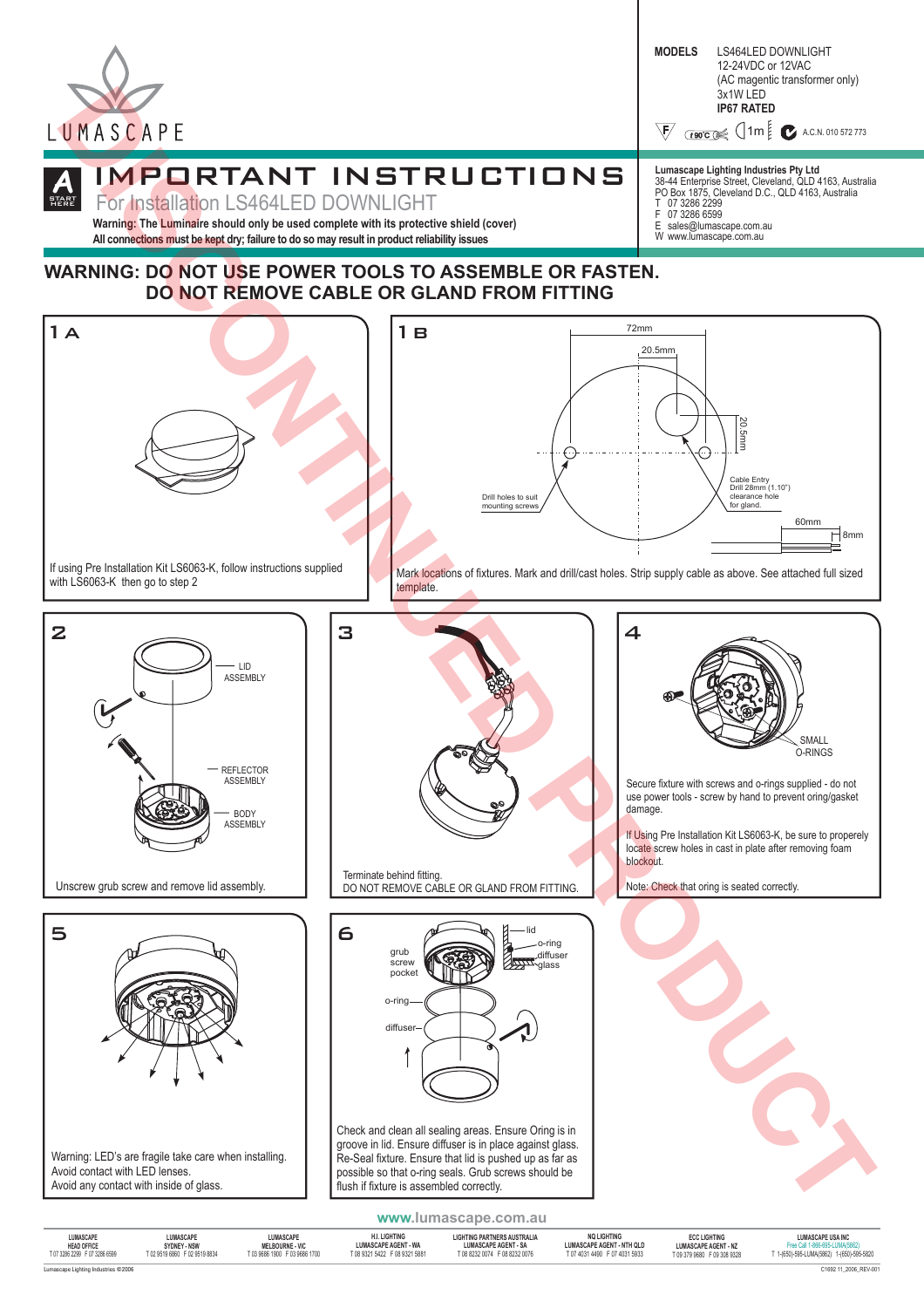# IMPORTANT SAFETY INSTRUCTIONS

## **WARNING - To reduce the risk of FIRE or INJURY:**

- Luminaires and transformers to be installed by qualified installers only. 1.
- Luminaires to be used for intended purpose only. e.g Wall Mount fittings must be wall mounted. 2.
- Luminaires can become very hot. Use discretion in placement. 3.
- Do not touch hot lens, guard, or enclosure. 4.
- CAUTION HOT SURFACE. Keep away from curtains and other combustible material. 5.
- 6. Turn Off/Unplug and allow to cool before replacing lamp.
- Keep lamp away from materials that may burn. 7.
- Never touch lamp with bare fingers. Oil from skin may damage lamp. Hold lamp with soft cloth when installing or replacing. 8. **IMPORTANT SAFETY INSTRUCTIONS**<br> **CONTRAIT SAFETY INSTRUCTIONS**<br> **CONTRAIT SAFETY INSTRUCTIONS**<br> **Luminonies to give the interaction is related to gradied installer andy<br>
Luminonies to give the interact to be stabled by ap**
- Do not operate the luminaires with a missing or damaged parts. 9.
- 10. Replace any cracked protective shield
- 11. Use only lamp type, voltage and wattage as specified by Lumascape on the product label.
- 12. Use only genuine Lumascape parts to replace damaged or missing components.
- 13. Luminaires supplied with Loctite Silver Grade Anti Seize lubricant on threads. Reapply if needed.
- 14. Refer to instructions for installation and operating requirements.
- 15. Ensure installation complies with local regulations

# **SAVE THESE INSTRUCTIONS.**

 LUMASCAPE HEAD OFFICE - QLD Tel (07) 3286 2299 Fax (07) 3286 6599

**LUMASCAPE** SYDNEY - NSW Tel (02) 9519 6860 Fax (02) 9519 8834

**LUMASCAPE** MELBOURNE - VIC Tel (03) 9686 1900 Fax (03) 9686 1700

LUMASCAPE USA INC. SAN FRANCISCO - CA Tel 1-(650)-595-5862 Fax 1-(650) 595-5820

H.I. LIGHTING LUMASCAPE AGENT - WA Tel (08) 9321 5422 Fax (08) 9321 5881

LIGHTING PARTNERS AUSTRALIA LUMASCAPE AGENT - SA Tel (08) 8232 0074 Fax (08) 8232 0076

NQ LIGHTING LUMASCAPE AGENT - NTH QLD Tel (07) 4031 4490 Fax (07) 4031 5933 PARTNERS AUSTRALIA NO LIGHTING CAPE AGENT - SAND RECCLIGHTING<br>CAPE AGENT - SAND LUMASCAPE AGENT - NTH QLD LUMASCAPE AGEN<br>28) New York 1020 1031 4490 Tel (09) 379 9<br>28) OR) New York 1020 1031 5933 Fax (09) 308 9

**ECC LIGHTING** LUMASCAPE AGENT - NZ Tel (09) 379 9680 Fax (09) 308 9328